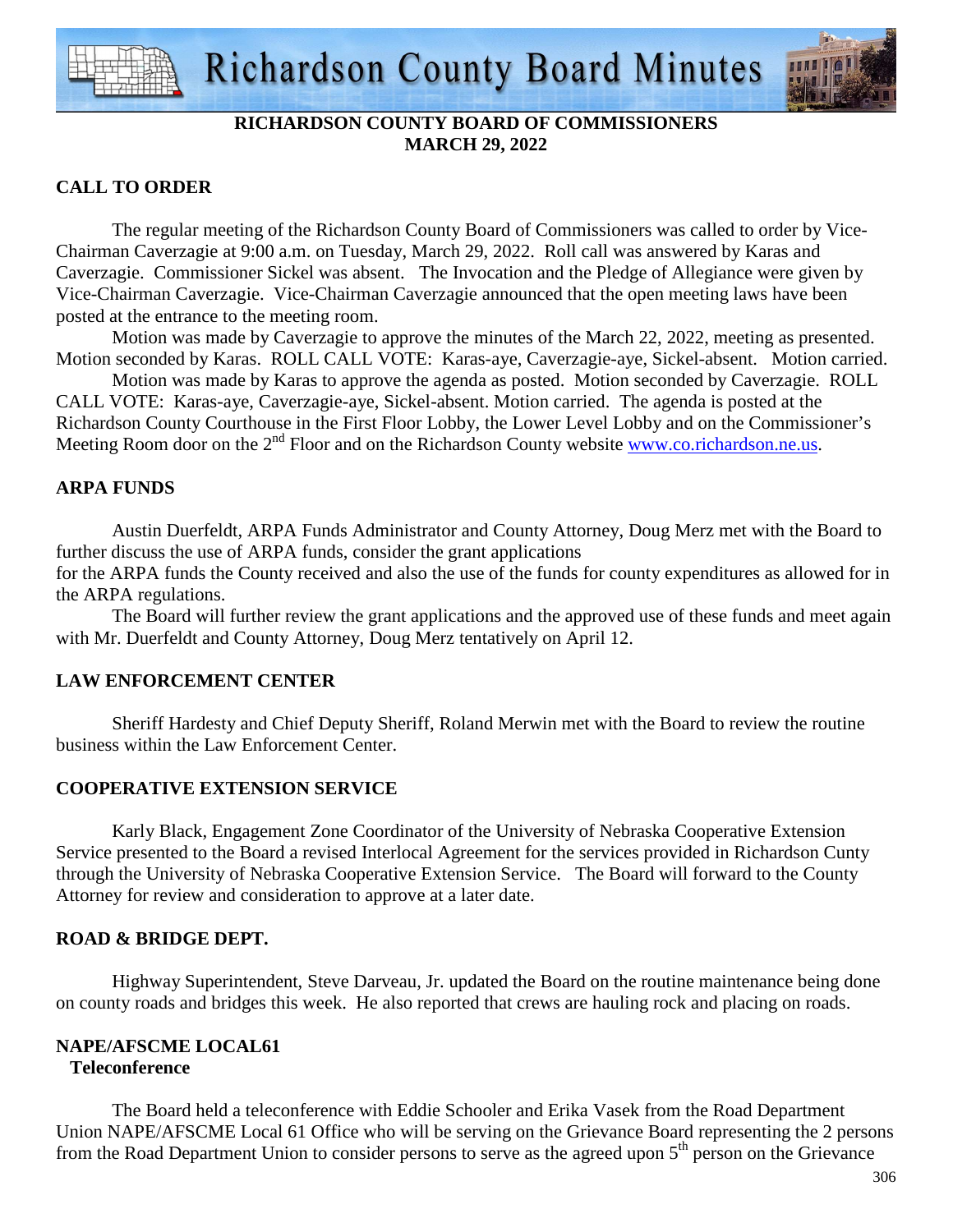**Richardson County Board Minutes** 

Board. Richardson County presented the following names of Richardson County employees to the Union for consideration: Pam Scott, Patty Brown and Stacey Bailey The Union presented to the County the following persons: Attorney Paul Caffera, Manhattan, KS; Attorney Peggy McNeive, Topeka, KS; Attorney Melody Whittamore and Attorney Jim Zalewski both of Lincoln.

There was no action taken to select the agreed upon  $5<sup>th</sup>$  person. This matter will be considered again at next week's meeting with Mr. Schooler and Ms. Vasek.

## March 29, 2022

 Motion was made by Caverzagie to recess the regular meeting agenda and go into an executive session at 10:47 a.m. with County legal counsel, Jerry Pigsley and Highway Superintendent, Steve Darveau to discuss the upcoming grievance presented to the grievance board filed by Gerald Kuker and for the protection of the public interest. Motion seconded by Karas. ROLL CALL VOTE: Karas-aye, Caverzagie-aye, Sickel-absent. Motion carried.

 Motion was made by Caverzagie to close the executive session at 11:02 a.m. and return to the regular meeting agenda. Motion seconded by Karas. ROLL CALL VOTE: Karas-aye, Caverzagie-aye, Sickelabsent. Motion carried.

# **INTERVIEWS**

#### **County Building Maintenance Technician**

The Board conducted interviews with 2 persons for the position of County Building Maintenance Technician left vacant by the resignation of Tyler Cooper on March 11, 2022. No action was taken and will be reviewed again at next week's meeting.

## **CORRESPONDENCE/OTHER**

## **Other**

 Southeast Nebraska Community Action Partnership submitted to the Board the fiscal year end audit report September 30, 2021.

## **CLAIMS**

Motion was made by Karas to allow the payment of all claims that were submitted today. Motion seconded by Caverzagie. ROLL CALL VOTE: Karas-aye, Caverzagie-aye, Sickel-absent. Motion carried.

> *(The claims listed below are available for public inspection at the office of the County Clerk during regular business hours.)*

#### **GENERAL FUND**

| Amazon, supp                   | 34.99   |
|--------------------------------|---------|
| Ankrom, Jami, reimb            | 243.36  |
| BuckIT, serv                   | 1402.50 |
| <b>Bud Sewer Service, serv</b> | 450.00  |
| Buethe, Cassie, reimb.         | 4.53    |
| Culligan, serv                 | 94.70   |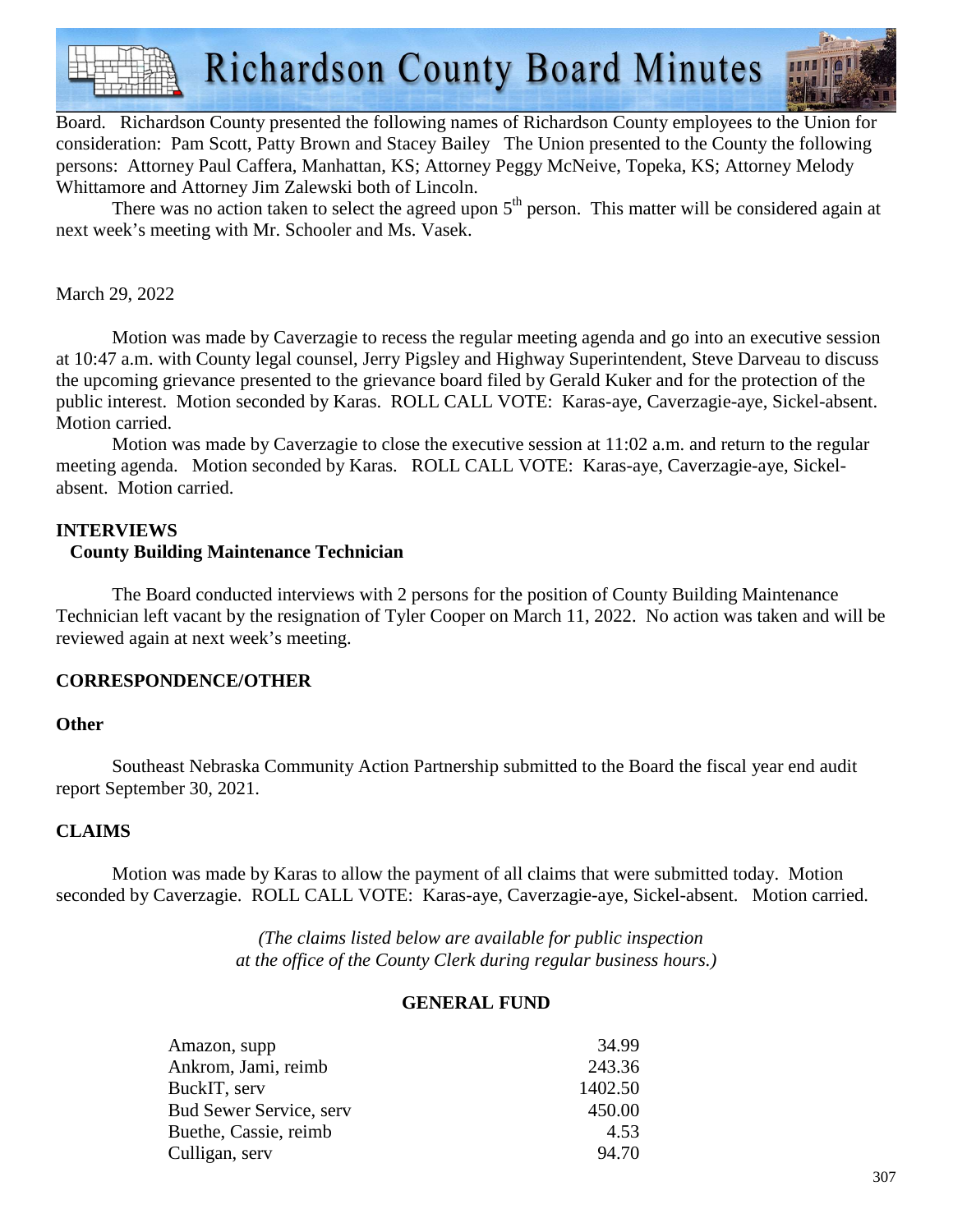# **Richardson County Board Minutes**



| Delta Gloves, supp.                              | 647.16  |
|--------------------------------------------------|---------|
| Falls City Journal, adv                          | 82.50   |
| Fankhauser, Nelsen, Werts, Ziskey & Merwin, serv | 388.50  |
| CR21-151 B. Osthoff, CR20-33 K. Simpson          |         |
| Farm & City Supply, supp                         | 45.94   |
| Galls, supp                                      | 1148.04 |
| Koch's Auto Service, serv                        | 874.50  |
| Metalmasters Target Systems, supp.               | 308.84  |
| NE Assoc. of County Assessors, dues              | 60.00   |
| NE Assoc. of County Weed Control, fee            | 125.00  |
| NE State Patrol, supp.                           | 687.00  |
| <b>OneNeck IT Solutions, serv</b>                | 320.00  |
| O'Reilly Automotive, supp                        | 25.64   |
| Pest Control Services of SE NE, serv             | 45.00   |
| Purchase Power, supp                             | 2523.50 |
| Quill, supp                                      | 134.77  |
| Richardson County EMA Petty Cash, reimb          | 209.84  |
| Scott, Pamela, reimb                             | 128.70  |
| SNC, serv                                        | 152.59  |
| SumnerOne, serv                                  | 44.00   |
| March 29, 2022                                   |         |

CLAIMS (Cont.)

### GENERAL FUND (Cont.)

| Wolfe's Printing, supp    | 46.30       |
|---------------------------|-------------|
| <b>TOTAL GENERAL FUND</b> | \$11,189.06 |

#### **ROAD & BRIDGE FUND**

| Martin-Marietta Materials, rock     | 17669.86    |
|-------------------------------------|-------------|
| Northern Safety Co., supp.          | 48.97       |
| OPPD, serv                          | 83.55       |
| Operation & Expense Account, reimb  | 31.00       |
| O'Reilly Automotive, supp           | 119.72      |
| Unifirst, supp                      | 45.49       |
| <b>TOTAL ROAD &amp; BRIDGE FUND</b> | \$17,998.59 |

#### **INHERITANCE TAX FUND**

| Estate of Lawrence Dean McKinsey, reimb | 2302.16    |
|-----------------------------------------|------------|
| <b>TOTAL INHERITANCE TAX FUND</b>       | \$2,302.16 |

### **ADJOURNMENT**

Motion was made by Caverzagie to adjourn the meeting at 12:05 p.m. Motion seconded by Karas. ROLL CALL VOTE: Karas-aye, Caverzagie-aye, Sickel-absent. Motion carried. The Board will meet again